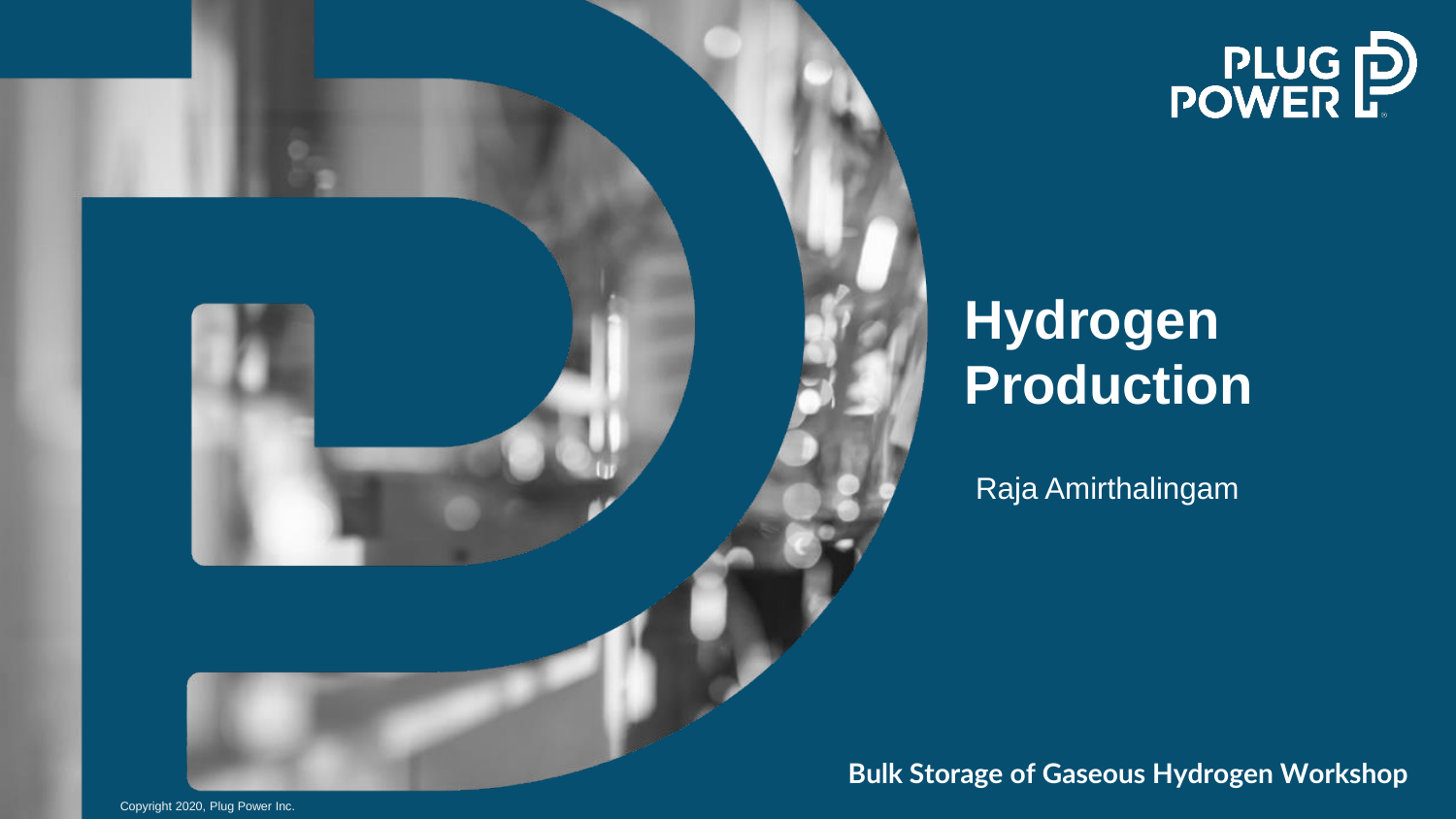## **Production Methodologies**



#### • **Steam-methane Reformer (thermochemical)**

- Max capacity: 150 MMSCFD
- Feed: NG and Steam
- **Autothermal Reforming(thermo chemical)** 
	- Max capacity: 450 MMSCFD
	- Feed: GOX and NG

### • **Pyrolysis**

- Commercial Scale, 275, 000 metric tons per year
- 194,000 metric tones per year of Carbon black.
- **Electrolysis** 
	- Alkaline Electrolysis
	- PEM Electrolysis
	- Chloralkali Electrolysis









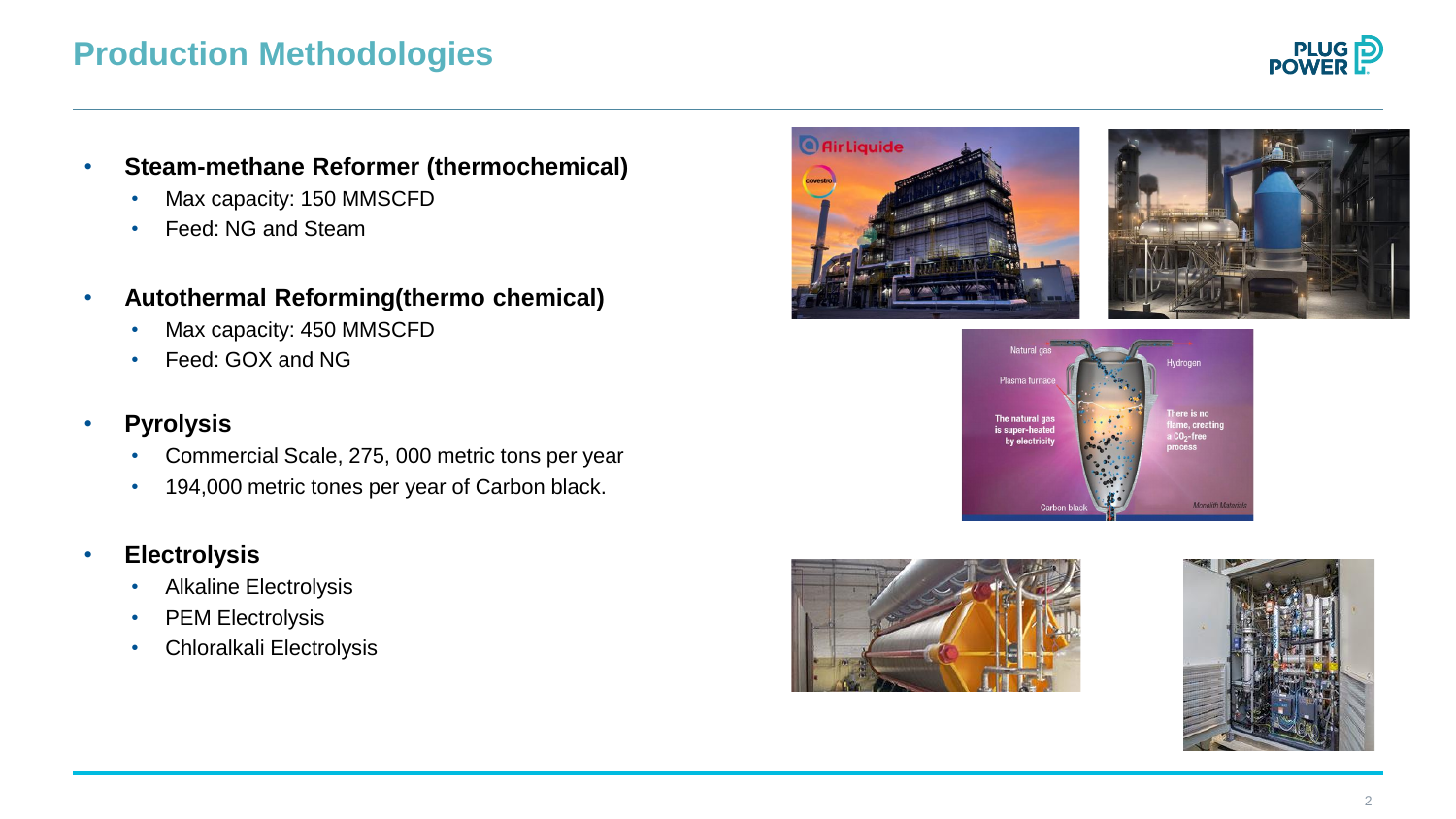## **Green, Blue, and Turquoise Hydrogen - Challenges**



- **Green** 
	- Source of renewable electricity



• **Blue** 

• Carbon dioxide sequestration



### • **Turquoise**

• Carbon black disposal / reuse.

![](_page_2_Picture_10.jpeg)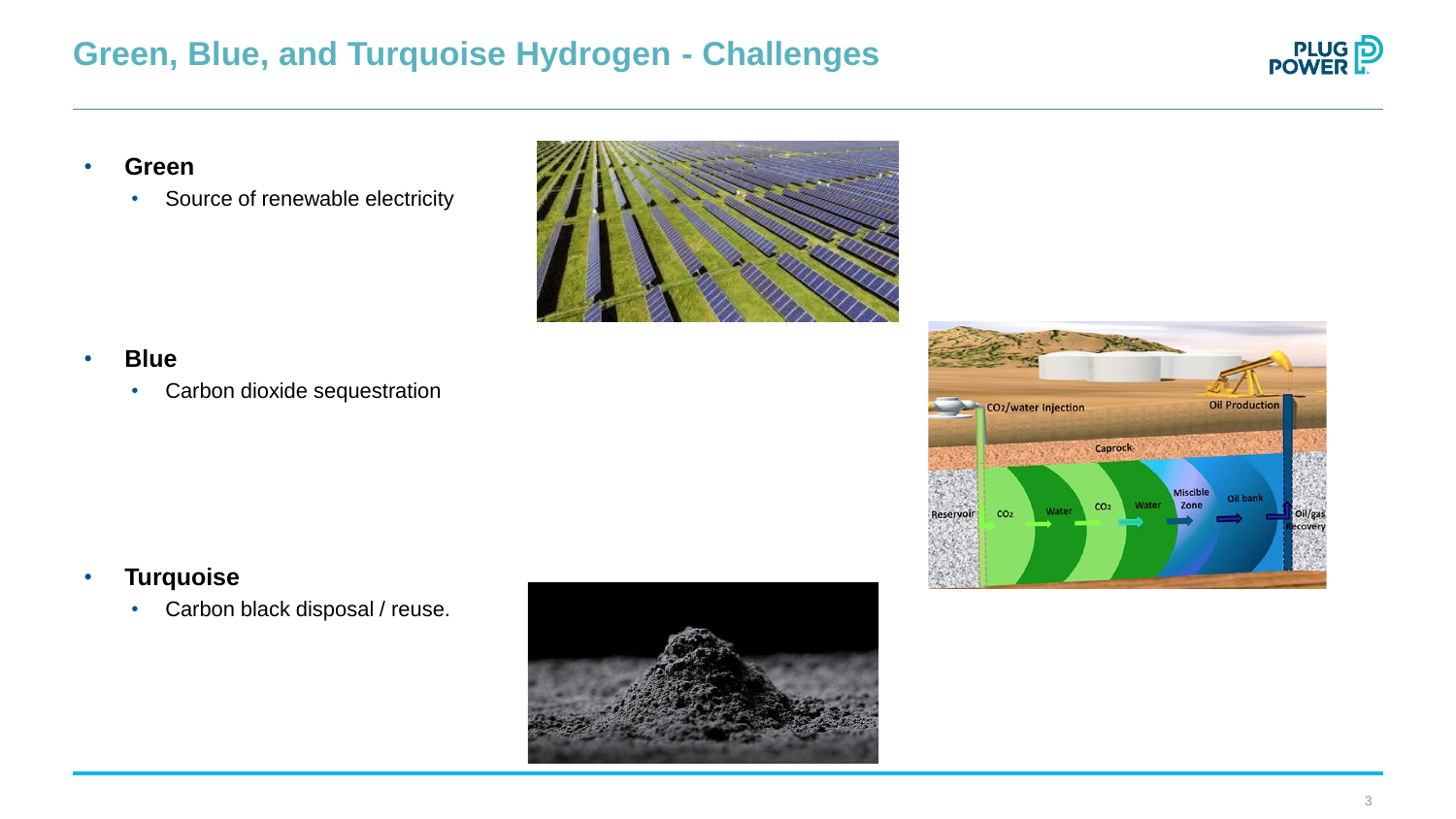## **Bulk vs Onsite Production**

![](_page_3_Picture_1.jpeg)

- **Bulk Production** 
	- **Advantages** 
		- Economy of Scale
	- **Disadvantages** 
		- Transportation
		- Delivery optimization based on dem
- **Onsite Production** 
	- **Advantages** 
		- No delivery complications
	- **Disadvantages** 
		- Operation and Maintenance
		- Cost

![](_page_3_Figure_14.jpeg)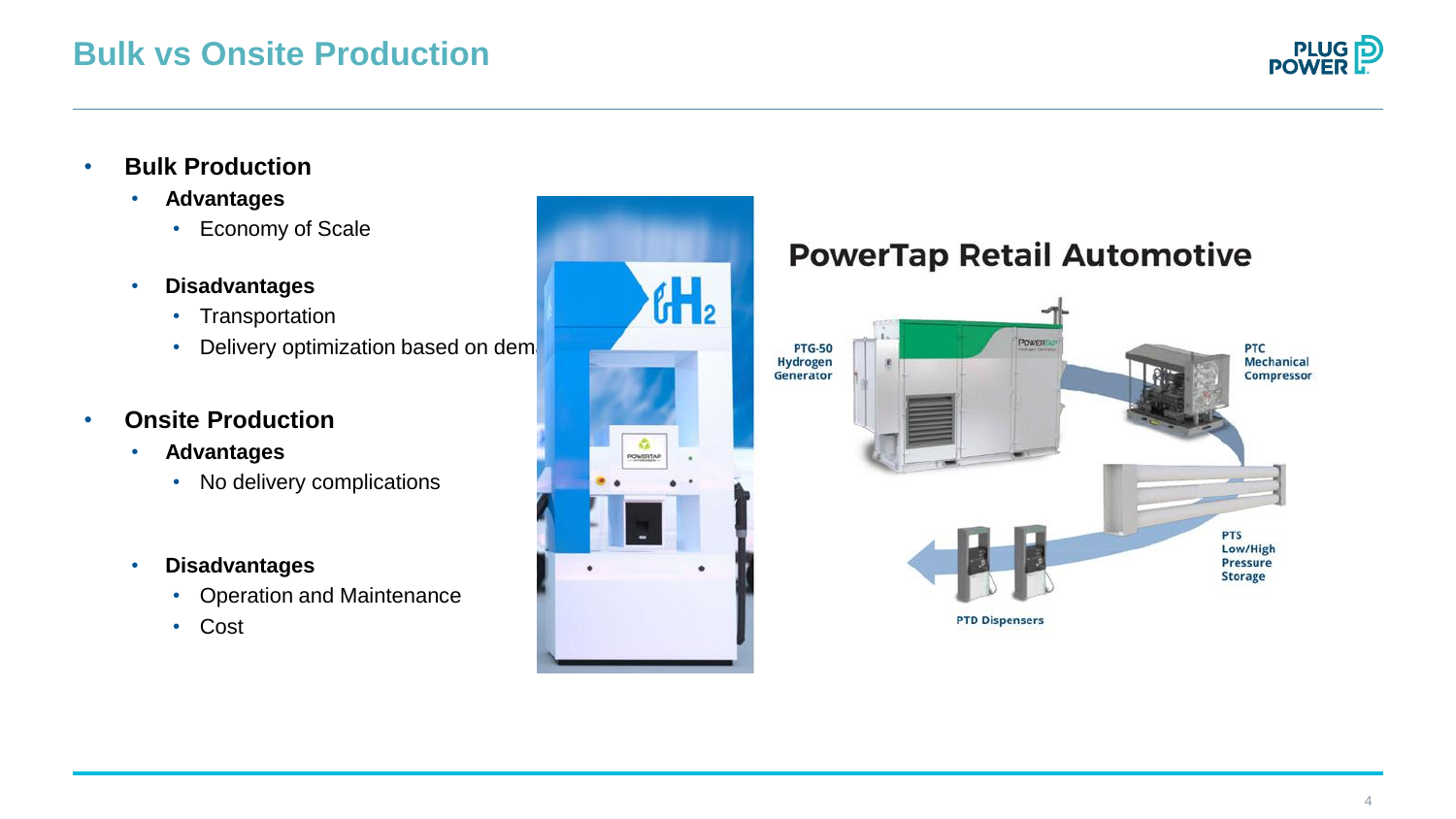![](_page_4_Picture_1.jpeg)

- What is changing?
	- Traditionally Industrial Gas Companies Produced and supplied Hydrogen
	- Refineries, mobile hydrogen consumers, other chemical companies started evaluating own hydrogen production

- Why?
	- New hydrogen users do not want to depend on IGCs.
	- Why?
		- Business models are changing.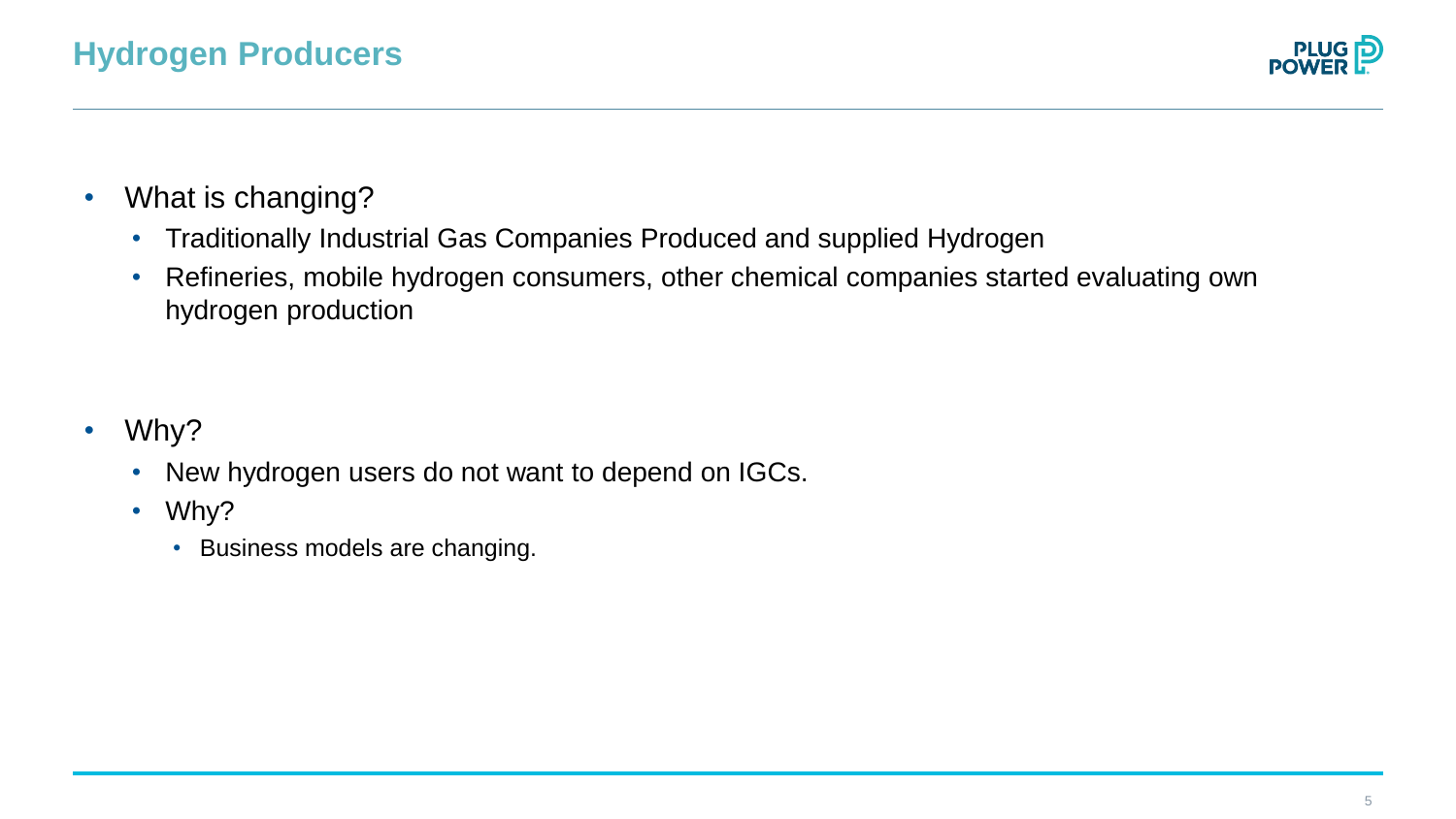![](_page_5_Picture_1.jpeg)

- -
	-
- -
- Backup Energy from Fuel Cells • Old<br>• Refineries<br>• Hydrotreating processes<br>• New<br>• Mobile Energy from Fuel Cells<br>• Backup Energy from Fuel Cells<br>• IC Engines<br>• Power Stations<br>• Home appliances<br>• Other Combustion processes
	-
	-
	-
	-